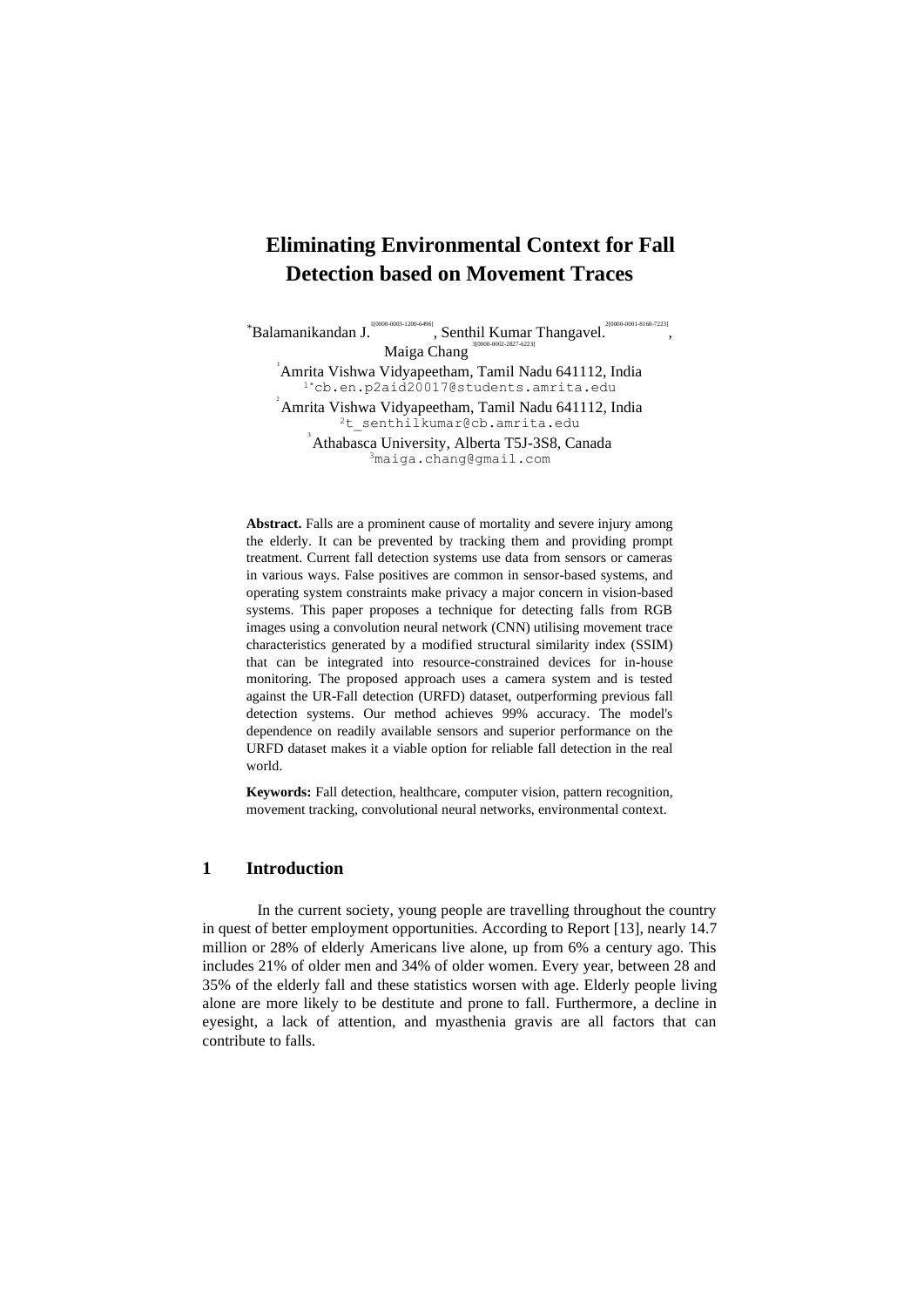Until recently, most elderly people were supervised by humans, which resulted in a slew of management issues and personnel expenditures. Building an intelligent elderly monitoring system that can automatically identify and alert caregivers is critical for post-fall survival. The medical consequences of a fall have been proven to be highly reliant on response time. Fall detection systems may assist medical workers react faster and alleviate the medical consequences of falls. Elders who fall are often unable to recover on their own, results in unconsciousness and increased chance of mortality. Thus, human fall detection has important theoretical and sociological research relevance.

Identifying and comprehending human behaviour continues to be a challenging and important undertaking. Falling is frequently regarded as an abnormal human activity distinct from other activities of daily living (ADL). A typical fall detection system should distinguish between falls and ADLs. There are several fall patterns available, each having its own motion posture and making it difficult to mimic the momentum of the fall. As a result, relatively few real-life falls have been recorded. With fewer data, it's challenging to create a model that can detect falls in all scenarios. To work on any device and in any environment, a new architecture must be devised that is both lighter and more precise. This paper proposes an approach that can quickly distinguish between different activities with computer resources.

# **2 Literature Survey**

The past several years have seen a proliferation of research on various methods for fall detection systems being conducted. Several studies [1-3] examined these methods in detail and categorized those methods into wearable device-based systems and context-aware systems based on data collection equipment used. Wearable device-based solutions need the individual to wear sensors such as a tilt switch, an accelerometer or a gyro meter [2]. While context-aware systems often make use of piezoelectric sensors, acoustic sensors, infrared or RGBD cameras [3]. Video-based analysis has acquired significant appeal among context-aware systems as a result of the rapid development of computer vision architectures [1].

The research [4] describes the usage of an accelerometer sensor to detect falls. This was done by computing the subject's SVMA and comparing it to a specified threshold. They determine the heart rate and trunk angle if the value is above the threshold and achieved an accuracy of 97.5%. Researchers designed a wearable airbag device for the avoidance of fall injuries in [5]. They activated the airbag using both acceleration and angular velocity inputs using a thresholding mechanism. Although, the primary benefit of prediction through these devices is that it is inexpensive and does not jeopardize the user's privacy. The suggested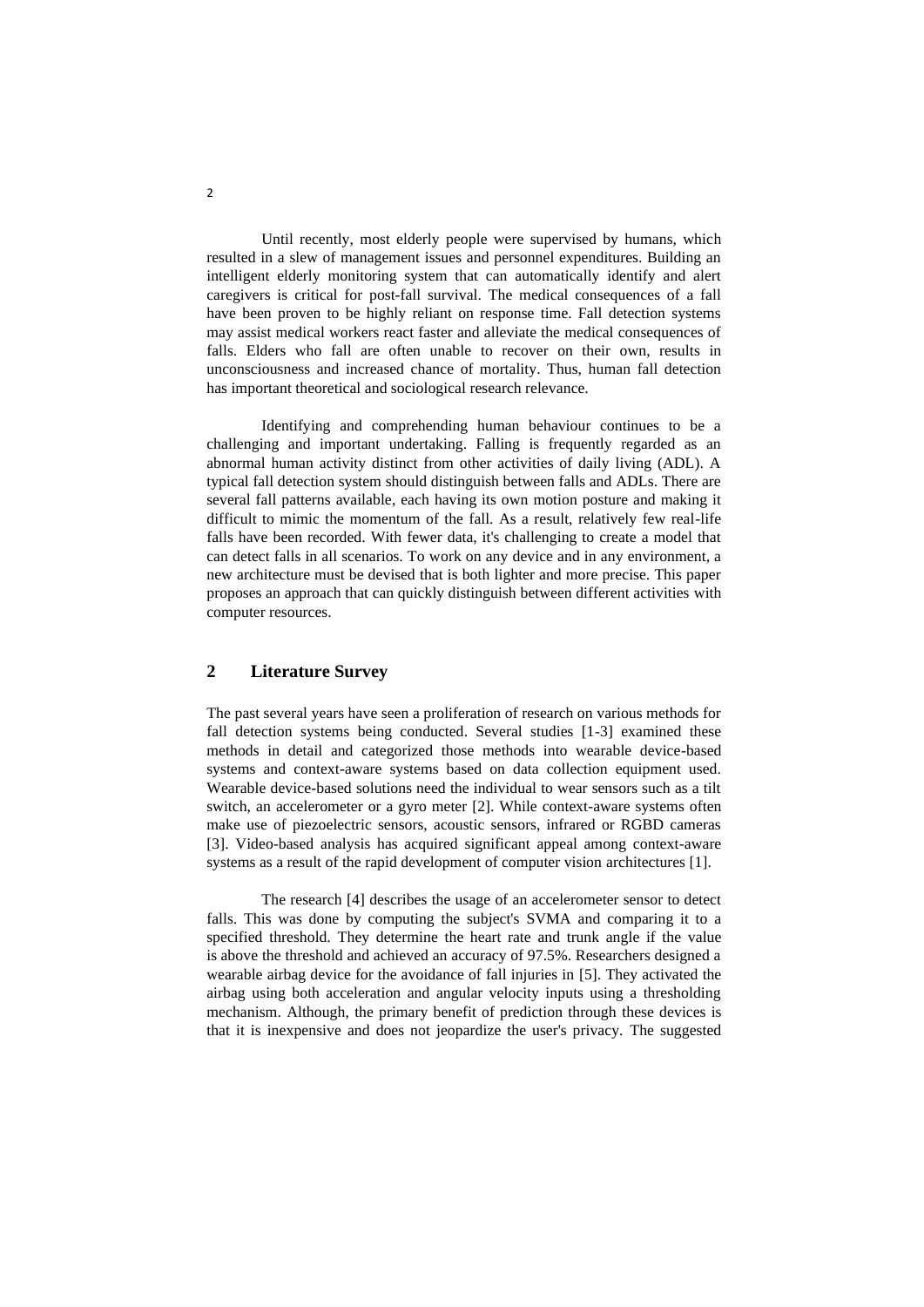approaches generate high number of false positives.

The wearable sensors require rather precise sensor alignment, it is inconvenient for users, particularly seniors who often forget to wear them [6]. An image classification pipeline is most often used to analyze video data for identifying falls [7] since it is more cost-effective and has been widely used in the monitoring of most buildings in the world. In [6], the researchers suggested detecting falls by evaluating human shape deformation during a video sequence. A shape matching algorithm is utilized to monitor the person's silhouette throughout the video sequence, and then the Gaussian Mixture Model is employed for classification.

The authors of [8] intermediate feature was extracted from RGB video data using Hourglass Convolutional Auto-Encoder (HCAE), Hourglass residual units (HRU). Those characteristics were utilized to categorize the action and rebuild the frame using the HCAE decoder to increase the representation of the intermediate features. They evaluated their approach using the UR fall dataset and obtained an accuracy of 96.2%.

In [9], The authors suggested a Siamese network with one-shot classification, which learns to distinguish distinct video sequences with the use of a similarity score. Two architectures are used to classify RGB and optical flow features: one with 2D convolutional filters and another with depth filters. They obtained findings that were comparable to those obtained at the state of the art. In [10], The authors provided mathematical methods for detecting human falls using pretrained YOLO FCNN and Faster R-CNN architectures. They conducted a comparison of these models and concluded that their approach achieves 99.22% accuracy in the Fall Detection Dataset (FDD).

The authors of [11] developed a three stream CNN architecture for classification after preprocessing the surveillance footage. The first two streams of CNN receive silhouettes and motion history images from video, while the third stream receives dynamic images with constraints. It obtained 100% sensitivity and 99.9% specificity in the Multiple cameras fall dataset. This [12] is closely related to our work of integrating traditional algorithms with deep learning methodologies. They extract the skeletal information of important joints related to fall activity from depth maps. These features are inputted to 1D convolutional neural network (CNN) to classify the action. It achieves an accuracy of 99.2% in NTU-RGBD dataset.

Most of the prior research in this field has relied on hand-crafted features, which has its own set of issues, notably in terms of generating fair and consistent feature sets for tasks that demand a comprehensive understanding of their respective domains. The initial challenge when developing vision-based systems is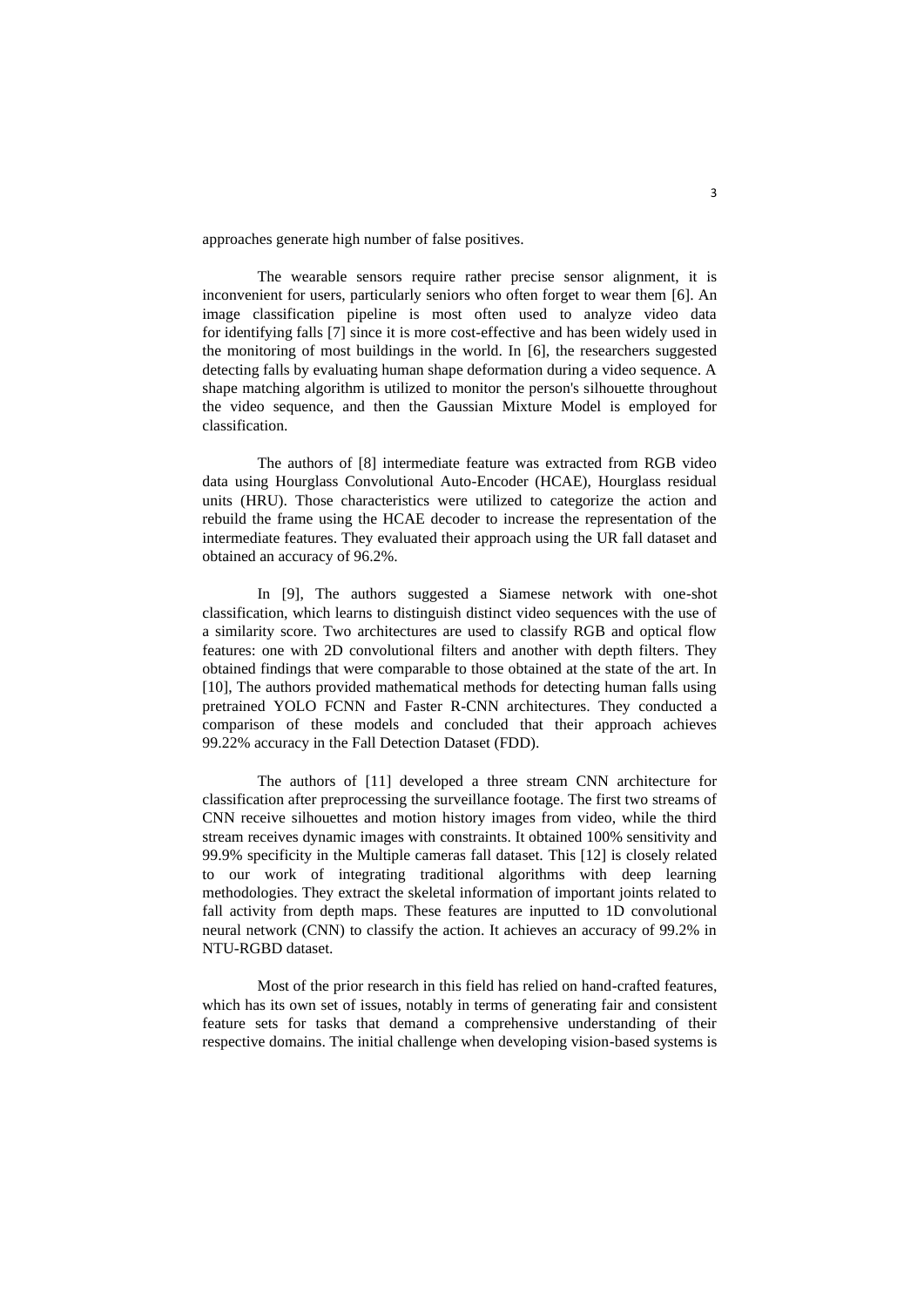to identify the motion component of persons in a scene. Numerous authors created their own frameworks for motion detection, while others relied on predefined motion extraction approaches. Most deep learning algorithms are computationally expensive and need a powerful GPU to process. The detection in this study is accomplished via the combination of algorithms and neural network architecture. This has resulted in increased processing speed for devices with limited resources.

# **3 Algorithm**

In this paper, an algorithm-based approach is employed for the identification of falls in the environment. This section will discuss the algorithms being utilized and the various methodologies used in order to accurately identify activity in real time.

## **3.1 Structural Similarity**

It is observed that natural image signals are highly structured. The successive frames of the video demonstrate significant interdependence between them. These dependencies include crucial information about the structural features of the visual scene. By comparing the two subsequent frames, the structural variations between them can be identified. These pixel-by-pixel variations reveal the information on the movement.

Structural Similarity Index (SSIM) [14] in general helps in measuring the similarities and differences in each image. Suppose x and y are two subsequent frame images, the purpose of the system is to provide the similarity differences between them. To measure the differences, the SSIM combines three components of the image such as luminance, contrast and correlation term. Given an image, Luminance can be calculated by averaging the intensities of all the pixels using,

$$
\mu_{x} = \frac{1}{N} \sum_{i=1}^{N} x_{i} \quad (1)
$$

Then, the luminance comparison function is written as,

$$
l(x,y) = \frac{2\mu_x\mu_y + c_1}{\mu_x^2 + \mu_y^2 + c_1'} (2)
$$

where  $\mu_x$  and  $\mu_y$  corresponds to the luminance of x and y signals [14]. The mean intensity is removed from the signal,

$$
\sum_{i=1}^{N} x_i = 0 \quad (3)
$$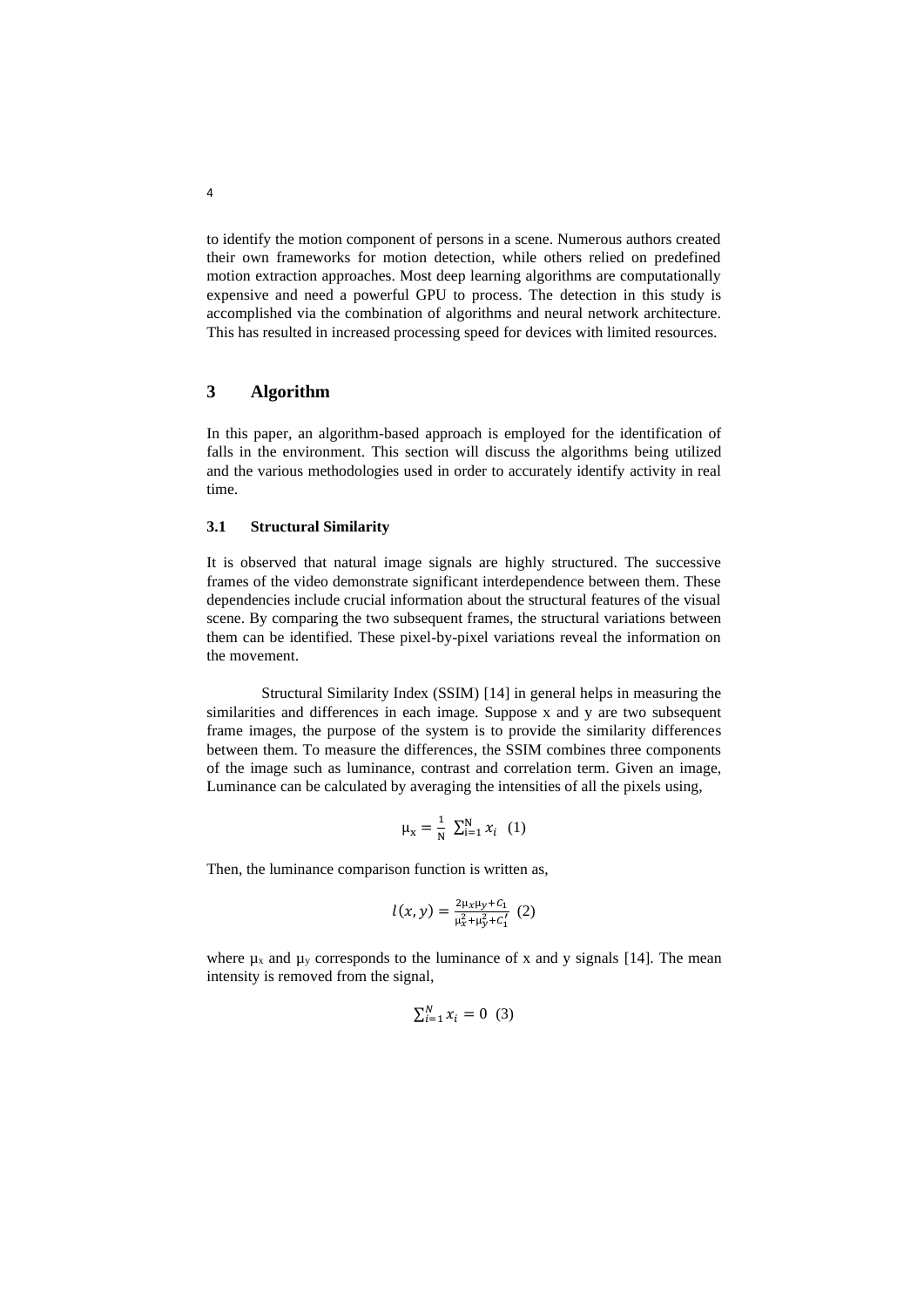The Contrast [14] can be compared using the formula,

$$
c(x,y) = \frac{2\sigma_x \sigma_y + C_2}{\sigma_x^2 + \sigma_y^2 + C_2} \tag{4}
$$

After that, the image signal is normalized by its own standard deviation to have a unit standard deviation. The structural comparison is conducted on the normalized signals and can be represented as [14],

$$
s(x,y) = \frac{\sigma_{xy} + C_3}{\sigma_x \sigma_y + C_3} \tag{5}
$$

Where  $C_1$ ,  $C_2$ ,  $C_3$  are constants to assure numeric stability. The above values are computed locally to a particular location rather than globally. This nature of the method is adapted in this research where the comparison of local region pixels between successive images provides us the local change in pixel regions. They are represented in a binary image of the same size as the original frame with altered pixels have value of 1 and other pixels with a value of 0. These pixel-level changes are localized in the frame by bounding boxes using the Contour approximation approach, which is detailed in the next part.

## **3.2 Contour Tracing Method**

The contour tracing approach [15] is a segmentation technique used to determine the border pixels of a digital binary image. This approach is relatively straightforward in defining the hierarchical connections between the boundaries and efficiently distinguishes the outer borders attributes from the hole borders. It is applied to the binary image generated using the frame differencing method, it begins by scanning the image from the top left region in a row-by-row way in search of the boundary beginning point. After determining the contour start point, it performs pixel neighborhood search sequence in 8-connectivity and boundary tracing following certain criteria to avoid recirculating the same boundary.

This method in [15] assigns a unique number to the border pixels in order to distinguish them from one another and names them NBD. The NBD starts from 'two' as the entire frame is already termed as 'one'. It begins by assigning the NBD value to the border pixels clockwise. When the current boundary pixel  $P_n$ equals the second boundary pixel  $P_2$  and the prior boundary pixel  $P_{n-1}$  equals the first boundary pixel  $P_0$ , the procedure terminates with the contour boundary being determined. This tracing approach eliminates single-pixel contours or noise and locates each contour's outside edge.

After segmenting the contour area, a bounding box is used to localize the contour in the intermediate frame. As this frame captures the motion component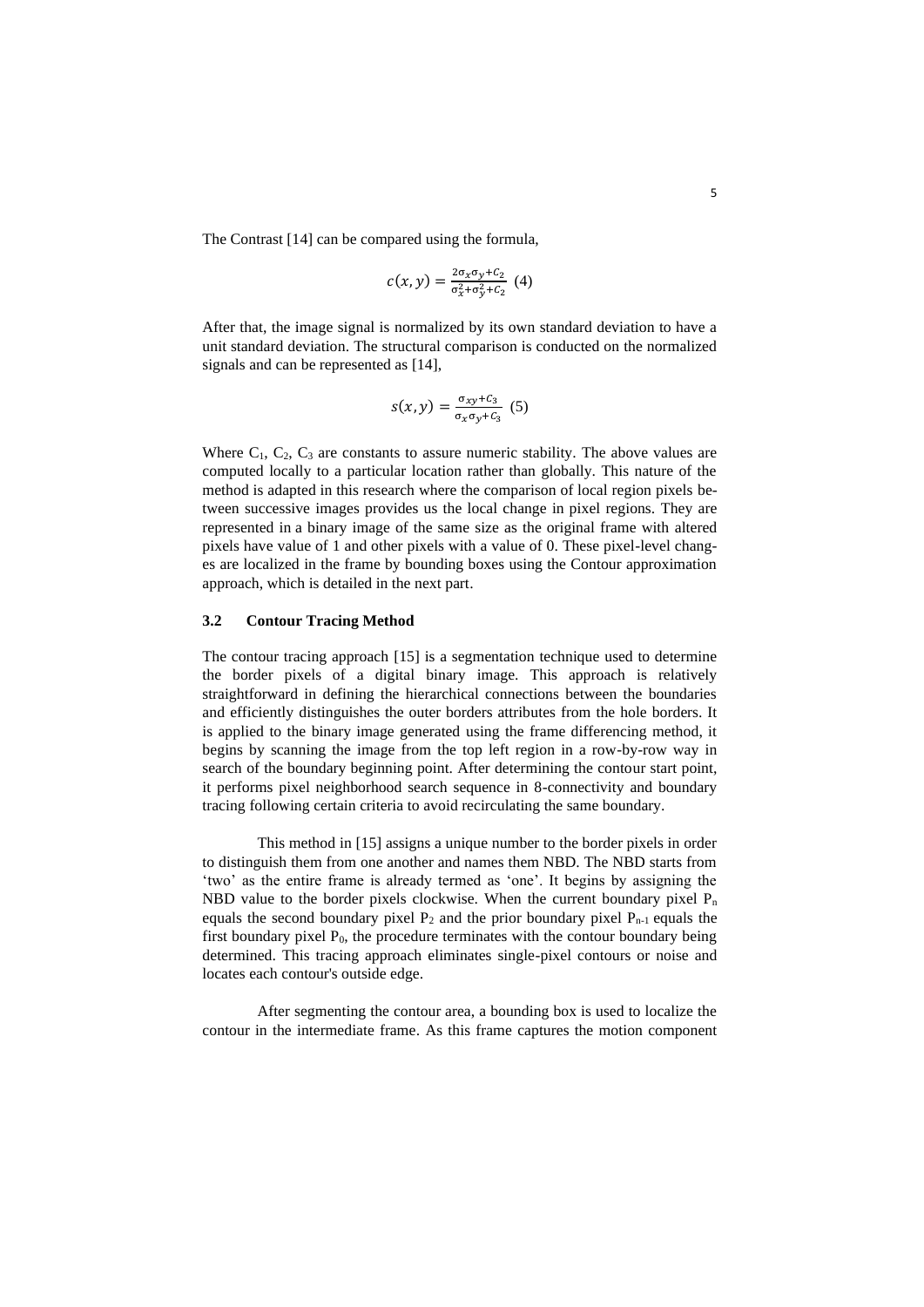that occurs between successive frames, rather than just detecting the complete person. We could directly extract the internal motion that occurs between the human body's bodily sections. To eliminate noise in the motion component's representation, we execute several morphological procedures such as Dilation and Erosion. The bounding box is fitted to the contour representing the motion component, and the center point of the bounding box is determined. These procedures are performed on successive frames, and the moving trace is constructed using the center points of the complete frameset. The trajectory image is constructed on a binary digital image with dimensions  $224x224$ , and pixels set to zero.

#### **3.3 Neural Network**

The architectures of vanilla-CNN designed for the prediction is shown in. In the proposed architecture, the Vanilla-CNN typically includes stack of three convolutional, pooling, and activation layers with fully connected layers attached at the end for prediction. Convolutional layers operate on the input that condenses the number of pixels in the receptive field of a filter into a single value. A filter "slides" across the 2D input data in a conv2D layer, performing elementwise multiplication and condensing the information into a single output pixel. The kernel will repeat this procedure for each location it traverses, transforming a 2D feature matrix into an informational 2D feature matrix. The max pooling layer chooses the most prominent feature from the region of the feature map covered by the filter, eliminating all other features. Finally, Dense layers categorize the input based on the retrieved characteristics.



*Fig. 1. Network architecture for classifation*

The early phases of preprocessing and extracting the motion trace of the video clip produces the grayscale images with the size of 224x224x1. The first convolution layer consists of 32 filters with a filter size of 3 and padding to extract information and stack it along the depth dimension of the input. these processed feature maps are transferred to pooling layer, which lower their spatial dimension. The activation layer then generates nonlinearity between the feature maps. The input is processed successively by three sets of these layers, with the number of filters rising linearly in the convolutional layers, such as 64 and 128 in the second and third convolution layers. This process captures subtle information from the input and aids the Dense layers in categorization. There are two dense layers with 128,64 neurons each, and a final layer with two neurons for binary categorization.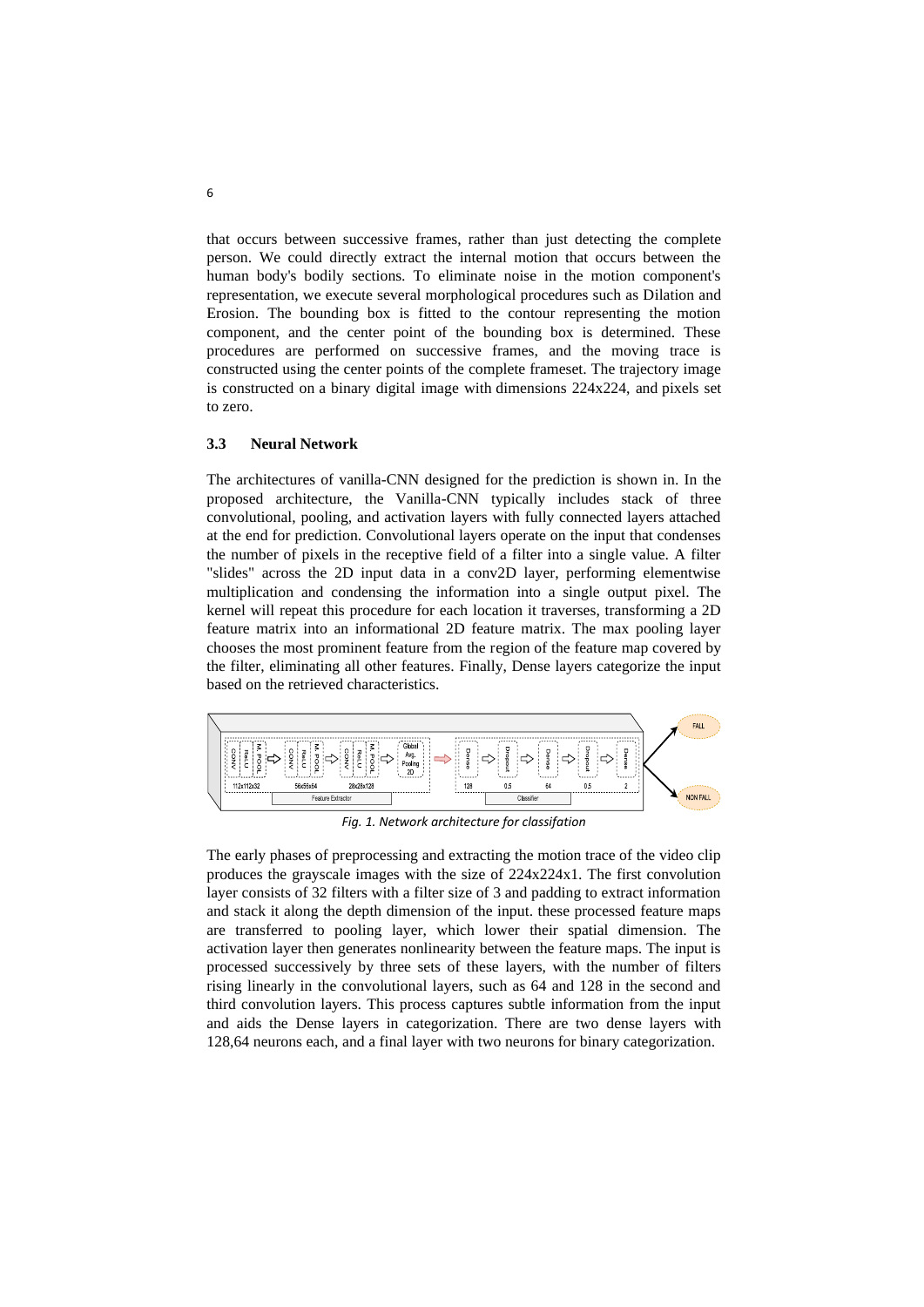# **4 Methodology**

In sports science, it is common to use image-based human motion analysis to analyses subject's posture and activity. Each action has its own pattern, irrespective of the person performing it. For instance, walking has a distinct pattern from that of sitting. However, there is no dissimilarity between several walking individuals. These behavioral patterns are extracted and categorized and demonstrate that this method outperforms other algorithms that look at the whole image. This section will describe about removing the surroundings generalizability after extracting motion components, then constructing movement trace images, and finally classifying the activity in multiple sections. The Fig. 2 depicts the suggested framework's procedure.



*Fig. 2. The pipeline proposed in this research*

### **4.1 Preprocessing Stage**

Each URFD video is pipelined to separate the frames and are saved in a folder named after the video. The CSV file contains information on each video in the URFD dataset. The CSV file contains frame-specific information such as frames with falling, intermediate, and other positions. To enable frame preprocessing, the frames are renamed to match their folders. The pre-processing stage also ensures the cleaning of data for classification. Once frames are retrieved, they can be considered as sequentially stacked images and can be pre-processed as such. The frames are then normalised and standardised to improve the model's convergence.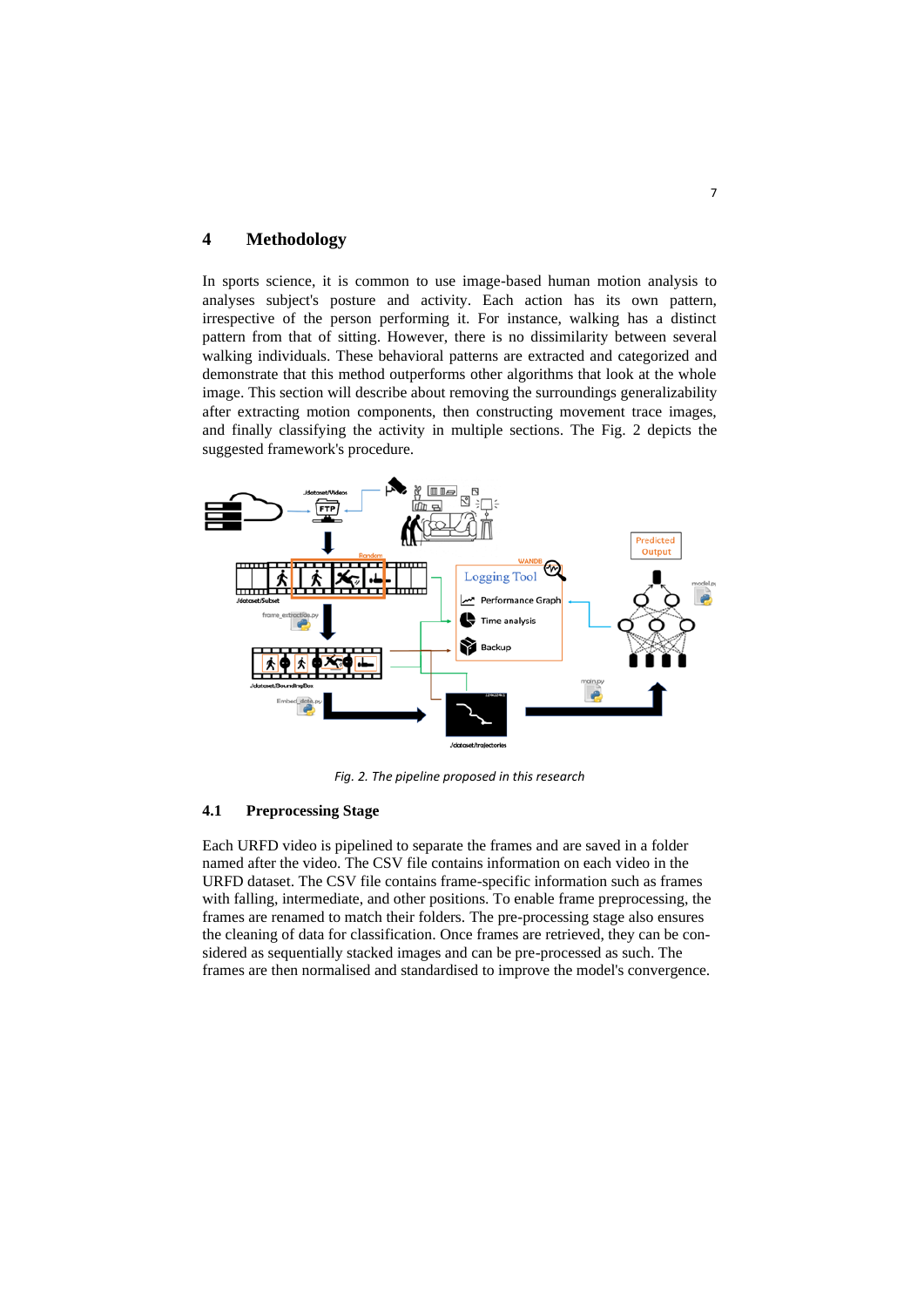

*Fig. 3. Extraction and selection of random frames during preprocessing*



*Fig. 4. Structure of the dataset organized in folders*

Falling activity occurs in a matter of seconds. The frame rate of most security cameras is around 25 frames per second (FPS). Hence, the 50 frames are chosen at random from a different video each time as depicted in Fig. 3. The selection of fall videos is deliberate, as certain frames do not correspond to the individual falling. However, based on the information of subject's intermediate or falling frames from CSV file, the sampling is done to contain at least a single fall frame in the sample. The sampled frames are then placed in the dataset's subset folder along with the videos. Fig. 4 shows the dataset folder structure after preprocessing.

#### **4.2 Frame Differencing**

The optical flow approach is one of the most used methods for extracting motion components from video. The optical flow features retain an internal representation of motion in the video by computing displacement vectors between two successive frames. [16] Convolutional neural networks are used to extract and categorise optical flow data, with the CNN architecture adjusted to account for temporal aspects of optical properties in consecutive stacks of images. Here, the entire environment is evaluated, including the motion field, even if the motion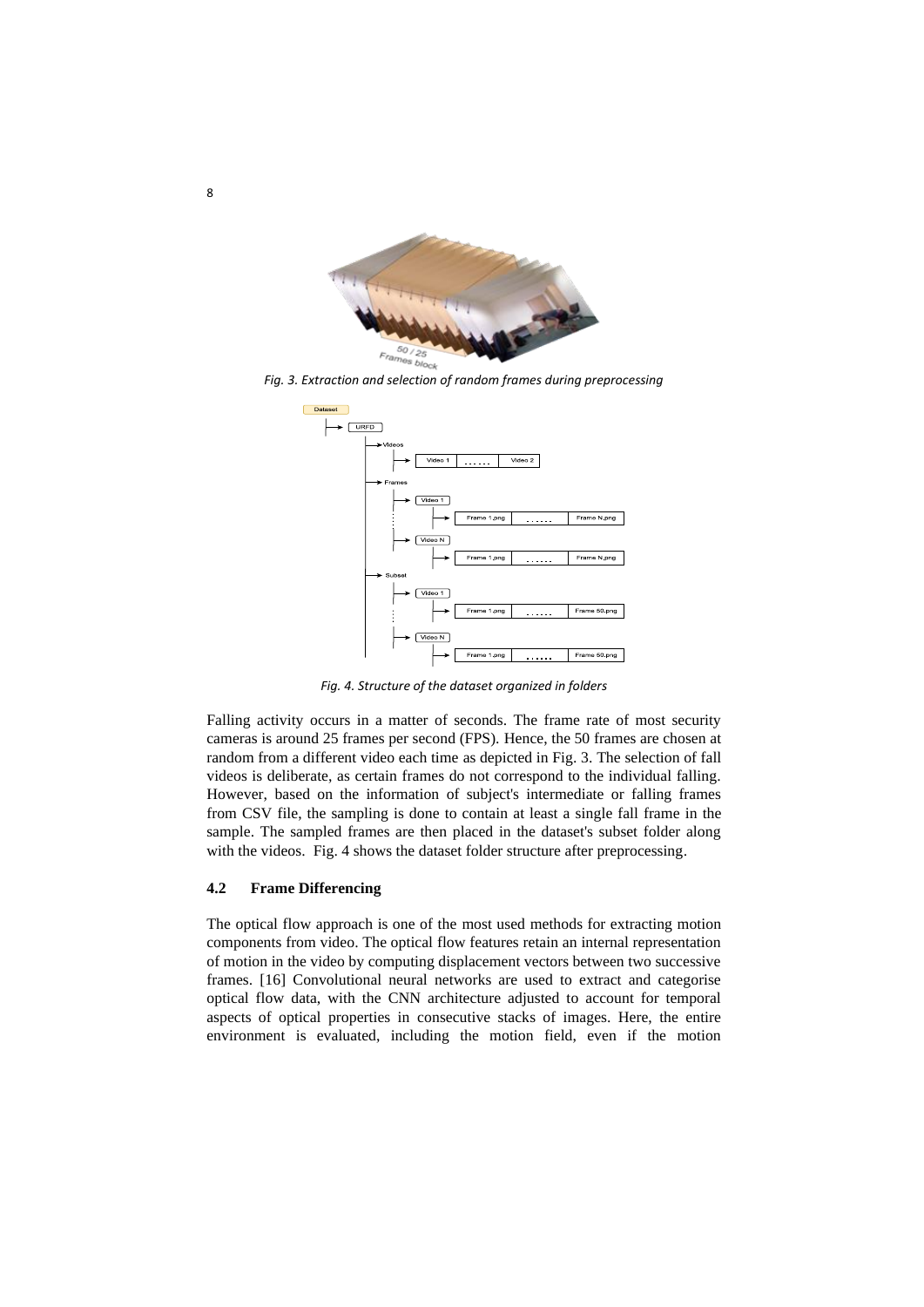component is very small or non-existent in the frame.



*Fig. 5. Processing of frames using frame differencing method*

The primary necessity is to detect movement between the regions of the human body that contain the information necessary to accomplish the activity. The trajectory of a person may be determined by analyzing the motion between frames. For the identification of motion components, a modified version of the structural similarity index technique is being used. It creates a local component by extracting the internal motion that occurs between bodily components. This method can localize the motion component in 0.05 seconds. Fig. 5 represents the process of subtracting two consecutive frames provides the image with pixel change, this image is inverted and passed through contour approximation method for localizing the pixel change with bounding box. These bounding box center points are used to create a trajectory image as depicted in Fig. 6 for classification.



*Fig. 6. Trajectory image prepared and passed for classification*

#### **4.3 Classification**

The motion trace image is utilized to classify the action category using the vanilla-CNN architecture discussed previously. By using convolutional filters, the neural network retrieves different information from the image that is required to differentiate it from other images for prediction. This information includes, but is not limited to, corners, texture, patterns, blobs, and color. Convolutional filters containing additional information are layered in the image's depth dimension. The pooling layers are used to consolidate the characteristics learnt by the convolutional layer feature map and decrease the image's spatial dimension.

Using the backpropagation technique [18], the parameters of the network are modified during the training phase to map the input image and the target label. The network constructs a multidimensional space in which the input and output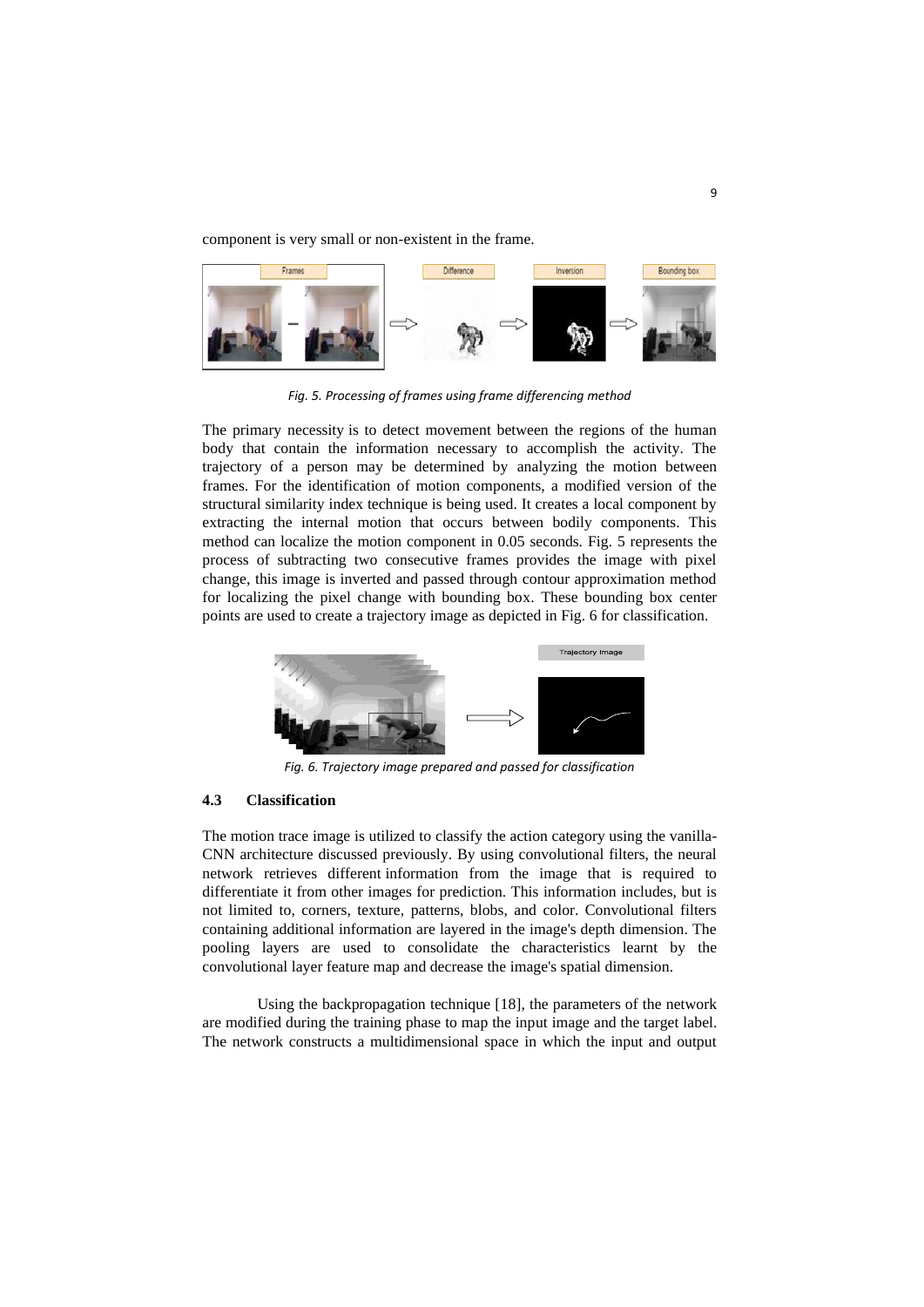target labels are represented. Thus, during inference, the input is projected to the same space based on its extracted features and a label closely comparable to the existing mappings is inferred. This architecture provides two class probabilities that indicate the input's most probable class.

# **5 Evaluation**

The proposed methodologies are implemented in python using TensorFlow framework, and its performance is assessed in URFD dataset. The tests are conducted in CPU with Intel Core I5 processor and 16 Gb RAM.

#### **5.1 Dataset**

All these tests are performed using the UR fall detection dataset [17], which was originally proposed in 2014 by researchers from the University of Rzeszow's Centre for Computational Modelling. The dataset includes videos captured with two Kinect cameras at a frame rate of 31 frames per second and a resolution of 640x480. One camera is mounted on the top of the environment, while another is mounted on the front side to capture the subject. The videos are accessible in both RGB and Depth formats, along with both horizontal and vertical viewing angles.

The dataset contains 30 falls and 40 everyday activity sequences like bending, kneeling, and walking. Each video features an actor performing or simulating a single activity from any category. To protect the actors, mattresses were placed on the floor where the subject fall, and any material that could injure the subject was removed. The data on real falls is scarce and difficult to procure. Thus, actors are used to imitate the fall. These fall actions may not exactly reflect a person falling in real life, but they are the closest representations accessible at this moment. This dataset comprises only static items and events that occurred in confined environments during daylight. In absolute terms, there is no motion greater than that of a subject.

#### **5.2 Evaluation Metrics**

This is a binary classification problem to identify if a fall occurred within a sequence of frames. Recall, precision, and accuracy are widely used to assess such classification problems. These measures perform well when datasets are skewed, which makes them more suitable for our task of fall recognition since fall samples are often fewer than those from other activities. The evaluation is based on True Positives (TP) and True Negatives (TN). True Positives (TP) are the number of correctly categorised falls, whereas True Negatives (TN) are the number of correctly classified non-falls. False Positives (FP) indicate the number of non-falls that are incorrectly classified as falls, while False Negatives (FN) indicate the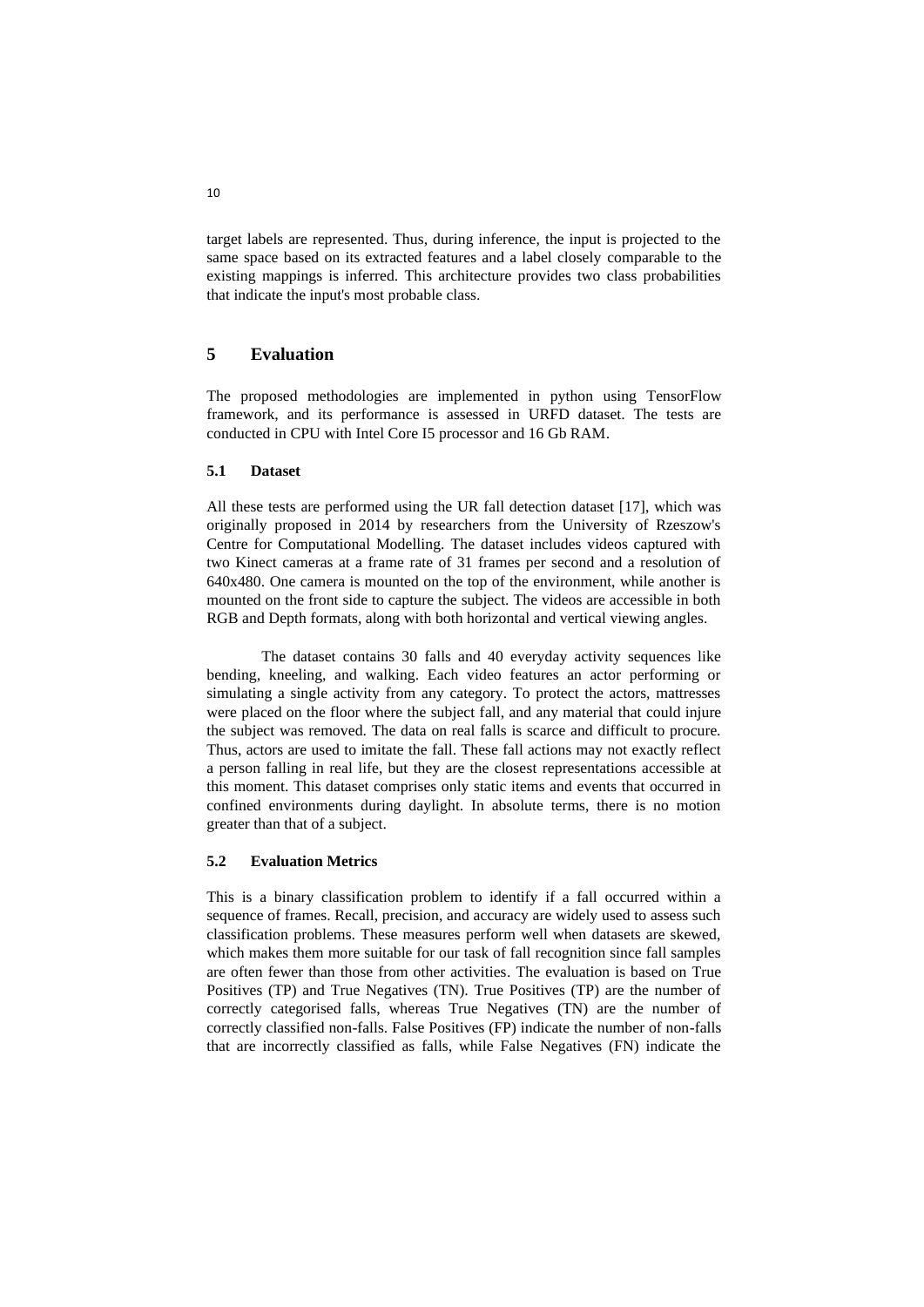number of falls that are incorrectly classified as non-falls.

**Recall.** A recall value is the fraction of correctly classified falls across the entire dataset. This can be formulated as,

$$
Recall = \frac{TP}{TP+FN} \quad (6)
$$

**Precision.** Precision is measured as the fraction of correctly classified falls among all classified falls. This can be formulated as,

Precision  $=\frac{TP}{TP}$  $\frac{1}{TP+FP}$  (7)

**Accuracy.** Accuracy is calculated as the ratio of correctly classified falls to correctly classified non-falls. This can be formulated as

$$
Accuracy = \frac{TP + TN}{TP + FN + TN + FP} \quad (8)
$$

# **5.3 Results**

The performance of the approach is validated with different hyperparameter values. The frame count hyperparameter in the pipeline is tuned to different values such as 25, 50 to assess the model's performance. Numerous methods are used to prepare and retrieve information for recognition before using the neural network in its entirety. The pipeline takes a cubical video data and returns a picture with trajectory of the subject. The neural network was trained for 15 epochs in all experiments. The data size was investigated with values 120, 180, and 240. The training is done incrementally, i.e., the model trained with 120 data points is retrained with a bigger number to determine model performance in unseen larger data. This technique helps us identify crucial characteristics for successful prediction and design of leaner classification architecture.

*Table 1. Summary of results obtained in different settings*

| <b>Setting</b>    | Loss                 | <b>Accuracy</b>    | <b>Precision</b>   | Recall             |
|-------------------|----------------------|--------------------|--------------------|--------------------|
| <b>Size:</b> 120  | <b>Train: 0.028</b>  | Train: $100$       | <b>Train: 97.8</b> | <b>Train: 95.8</b> |
| <b>Frames: 50</b> | <b>Val:</b> 0.023    | <b>Val:</b> 100    | <b>Val:</b> 100    | <b>Val:</b> 100    |
|                   | Test: $0.112$        | <b>Test:</b> 96.6  | <b>Test:</b> 96.6  | <b>Test: 96.6</b>  |
| <b>Size: 180</b>  | <b>Train:</b> 0.042  | <b>Train: 99.3</b> | <b>Train: 98.6</b> | <b>Train:</b> 98.6 |
| <b>Frames:</b> 50 | <b>Val:</b> 0.08     | <b>Val:</b> 100    | <b>Val:</b> 100    | <b>Val:</b> 96     |
|                   | <b>Test: 0.073</b>   | <b>Test:</b> 96.1  | <b>Test: 96.1</b>  | <b>Test: 96.1</b>  |
| <b>Size: 240</b>  | Train: 0.009         | Train: $100$       | Train: $100$       | Train: $100$       |
| <b>Frames:</b> 50 | <b>Val:</b> $0.25$   | <b>Val:</b> 100    | <b>Val:</b> 100    | <b>Val:</b> 100    |
|                   | <b>Test:</b> $0.041$ | <b>Test: 99.5</b>  | <b>Test: 99.5</b>  | <b>Test: 99.1</b>  |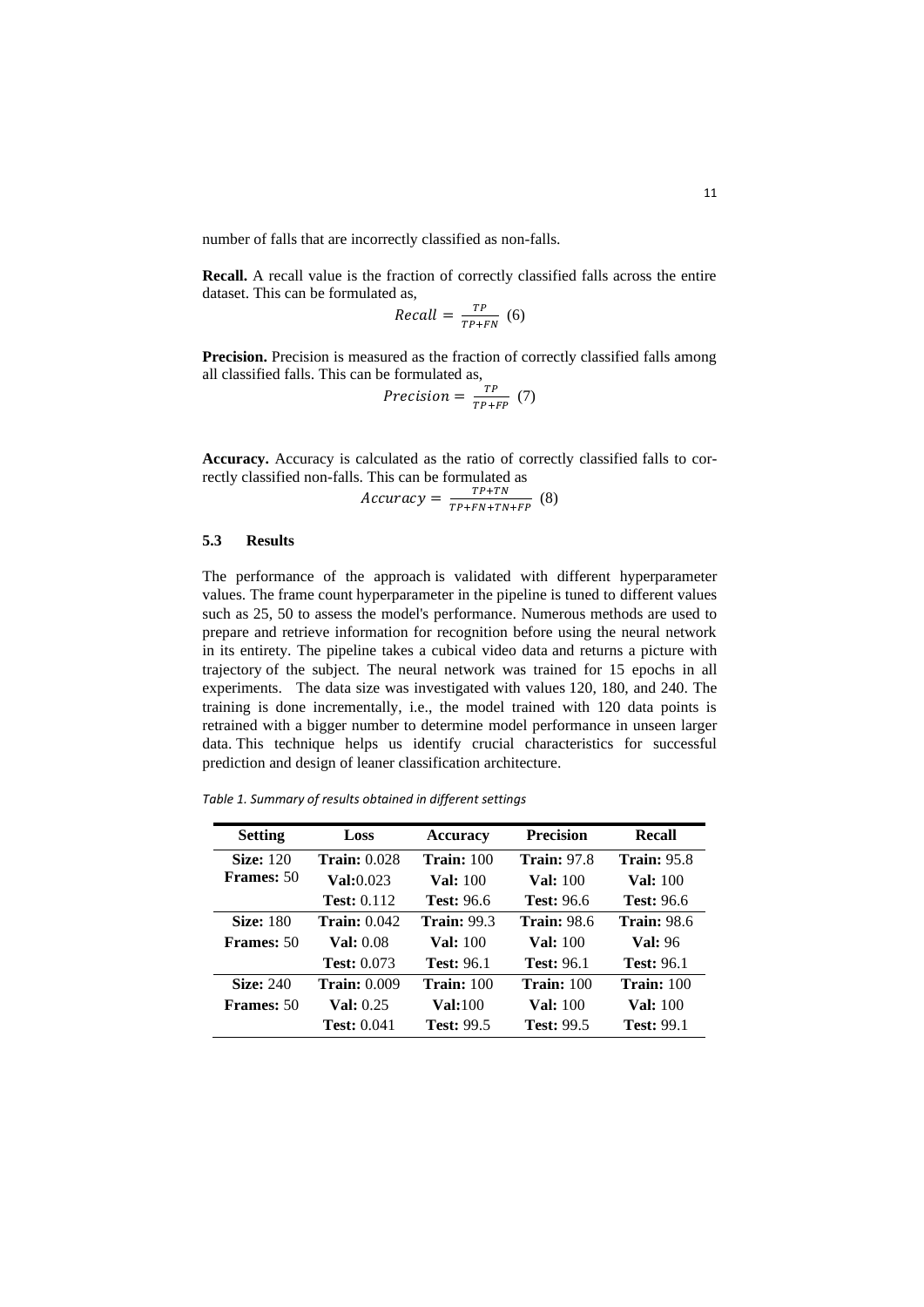| <b>Size:</b> 120  | Train: 0.01          | Train: $100$      | <b>Train: 98.9</b> | <b>Train:</b> 100  |
|-------------------|----------------------|-------------------|--------------------|--------------------|
| <b>Frames: 25</b> | <b>Val:</b> 0.051    | <b>Val:</b> 100   | <b>Val:</b> 94.7   | <b>Val:</b> 100    |
|                   | <b>Test: 0.208</b>   | <b>Test:</b> 91.6 | <b>Test: 93.9</b>  | <b>Test: 90.8</b>  |
| <b>Size: 180</b>  | Train: $0.002$       | Train: 100        | Train: 100         | <b>Train: 99.3</b> |
| <b>Frames: 25</b> | <b>Val:</b> 0.002    | <b>Val:</b> 100   | <b>Val:</b> 100    | <b>Val:</b> 100    |
|                   | <b>Test:</b> $0.135$ | <b>Test: 97.2</b> | <b>Test: 97.2</b>  | <b>Test: 97.2</b>  |
| <b>Size: 240</b>  | <b>Train:</b> 0.008  | Train: $100$      | <b>Train: 99.4</b> | Train: $100$       |
| <b>Frames: 25</b> | <b>Val:</b> 0.017    | <b>Val:</b> 100   | <b>Val:</b> 100    | <b>Val: 97.2</b>   |
|                   | <b>Test: 0.055</b>   | <b>Test: 98.7</b> | <b>Test: 98.7</b>  | <b>Test: 98.7</b>  |
|                   |                      |                   |                    |                    |



*Fig. 7. Graphical results of evaluation of the approach with random selection of 50 frames*

Following the data pipeline, experiments are conducted with several network architectures. It is noted that increasing the number of network layers and hidden nodes causes the network to overfit. As this is a binary classification problem, the model is trained using binary cross-entropy loss and stochastic gradient descent (SGD). Fig 6 depicts the results of several performance measures on the training and validation set for the 50-frame data processing approach. The performance of the approach in the training dataset is represented by Fig 7 (A, C, E), while the performance of the approach in the validation dataset is represented by Fig 7 (B,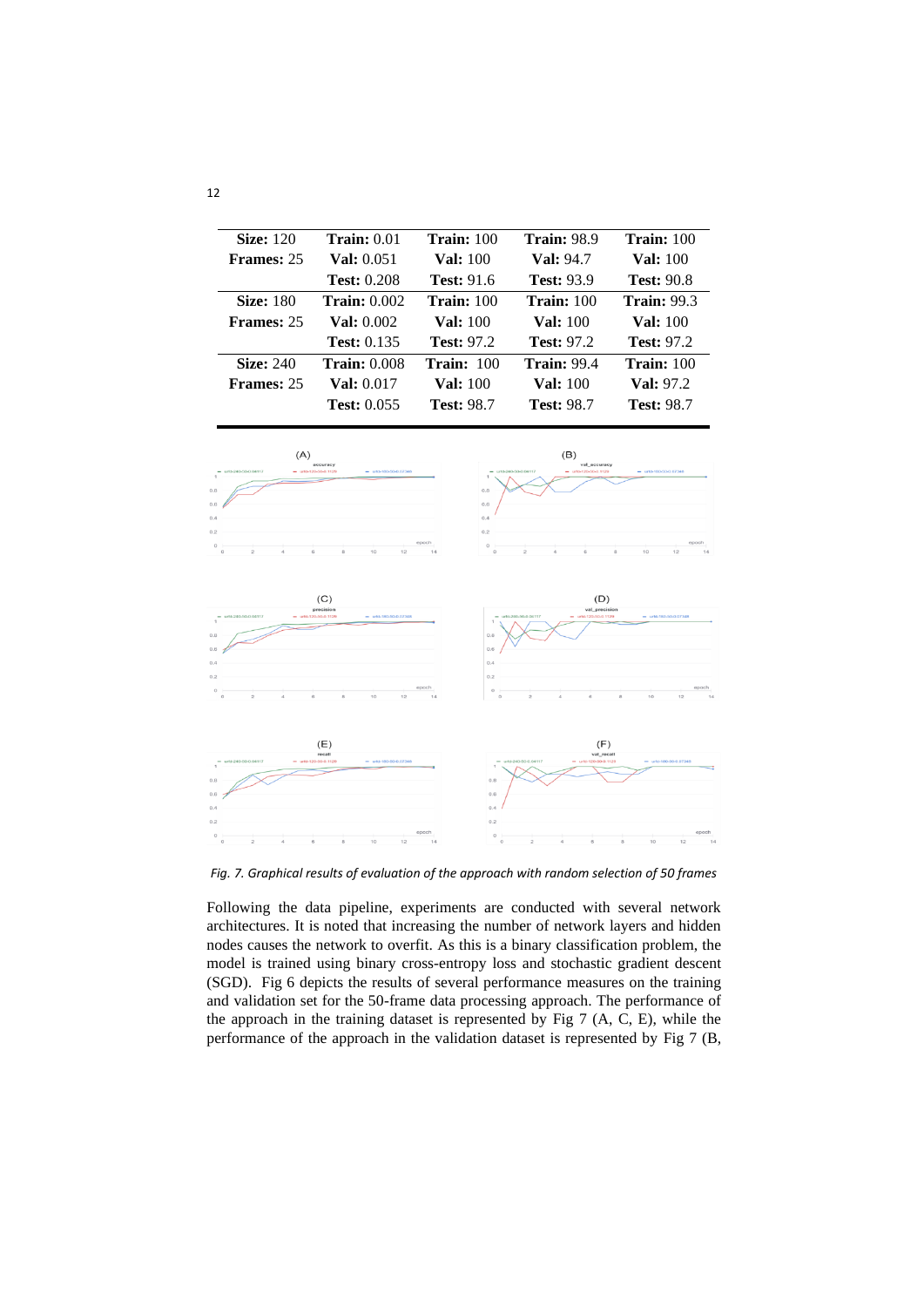D, F). Each graph shows the value of Epochs in the X-axis and its corresponding value in the Y-axis. As previously indicated, the experiments are carried out with varying numbers of data samples. The color lines in Fig. 6 Line graphs illustrate the various data sample settings, which are 240, 120, and 180.



*Fig. 8. Time consumed for preprocessing frame blocks in different settings*

Fig 6(A, B) demonstrates that the approach converges after ten training epochs and that accuracy achieves 100% for all data settings. Similar patterns can be noticed for Precision Fig. 7(C, D) and Recall Fig. 7(E, F). More precisely, it achieves 98.97% accuracy and 100% recall at 13th epoch when 120 data samples are selected from each video. In Fig. 6, blue line indicating model trained with 180 data samples performs better. The results in validation Fig 7(B, D, F) shows 99.31% accuracy, precision at the 13th epoch, and recall of 98.61%. Although the performance seems to be comparable to the model trained with 120 data samples, the loss on test-set reduced from 0.1120 to 0.0735, demonstrating the approach's enhanced generalization with more data.

The data sample size was raised by one-fold 240 to confirm the performance findings. Additionally, Fig 7 (B, D, F) demonstrates that the technique achieves 100% accuracy, precision, and recall and works well in unseen data samples with a loss value of 0.04117. This demonstrates that the amount of data samples is critical to performance. Although, further increasing the data size does not result in performance gains. As seen in Fig 8(A), the average time needed to analyze a data sample of 50 frames is around 2 seconds.

The technique is also validated using 25-frame selected for each data sample, as seen in Fig. 9. Like the previous graphs, which depict epochs on the Xaxis and their associated values on the Y-axis. Fig. 9 (A, C, E) depicts the findings on the training dataset and seems to be comparable to what was obtained before with convergence after the 10th epoch. however, the Fig. 9 (B, D, E), demonstrates a significant amount of noise in the training results, implying an inadequate trace in each data sample. Fig. 8(B) demonstrates that the average time required to process each data sample is around one second for 25 frames. It is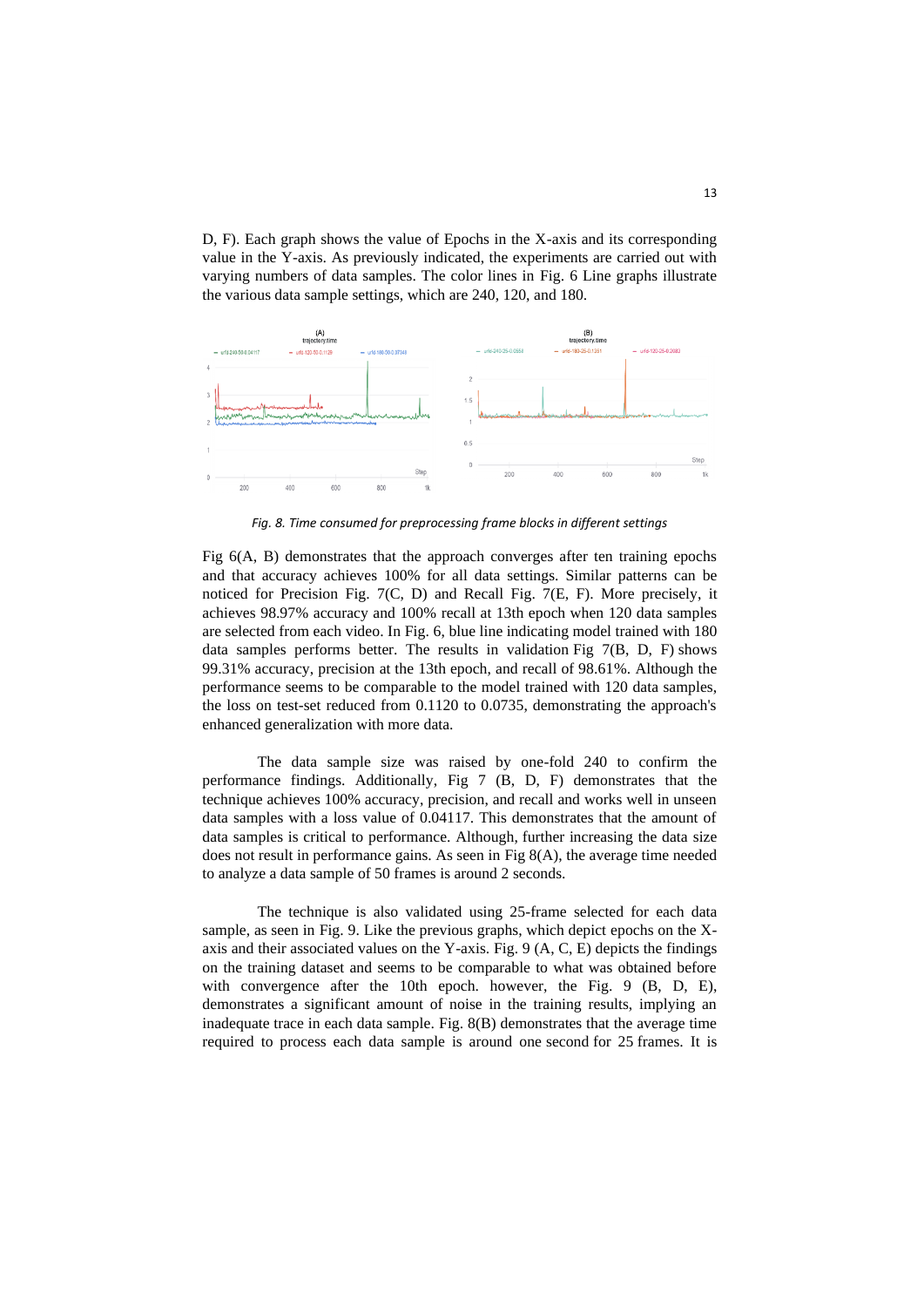

noticed that the processing time for these data samples is greatly reduced, while performance has increased significantly as the number of data samples grows.

*Fig. 9. Graphical results of evaluation of the approach with random selection of 25 frames*

# **6 Conclusion**

The primary insight obtained from the studies with various parameter settings was the effect of data size on action prediction. With fewer parameters, the suggested technique obtained more than 99% accuracy in the URFD dataset. The inference takes two seconds in total, including preparation time. This enables the proposed approach to operate in near real time and to generalize more effectively in the unseen data. This architecture can be retrained overnight in less than five minutes to include fresh data and improve recognition over time. In future, end-to-end neural network pipeline with fewer parameters will be designed to detect falls accurately in real-time with higher generalization capability.

# **References**

- 1. Mubashir, M., Shao, L., & Seed, L.: A survey on fall detection: Principles and approaches. Neurocomputing, 100, 144-152 (2013)
- 2. Pannurat, N., Thiemjarus, S., & Nantajeewarawat, E.: Automatic fall monitoring: A